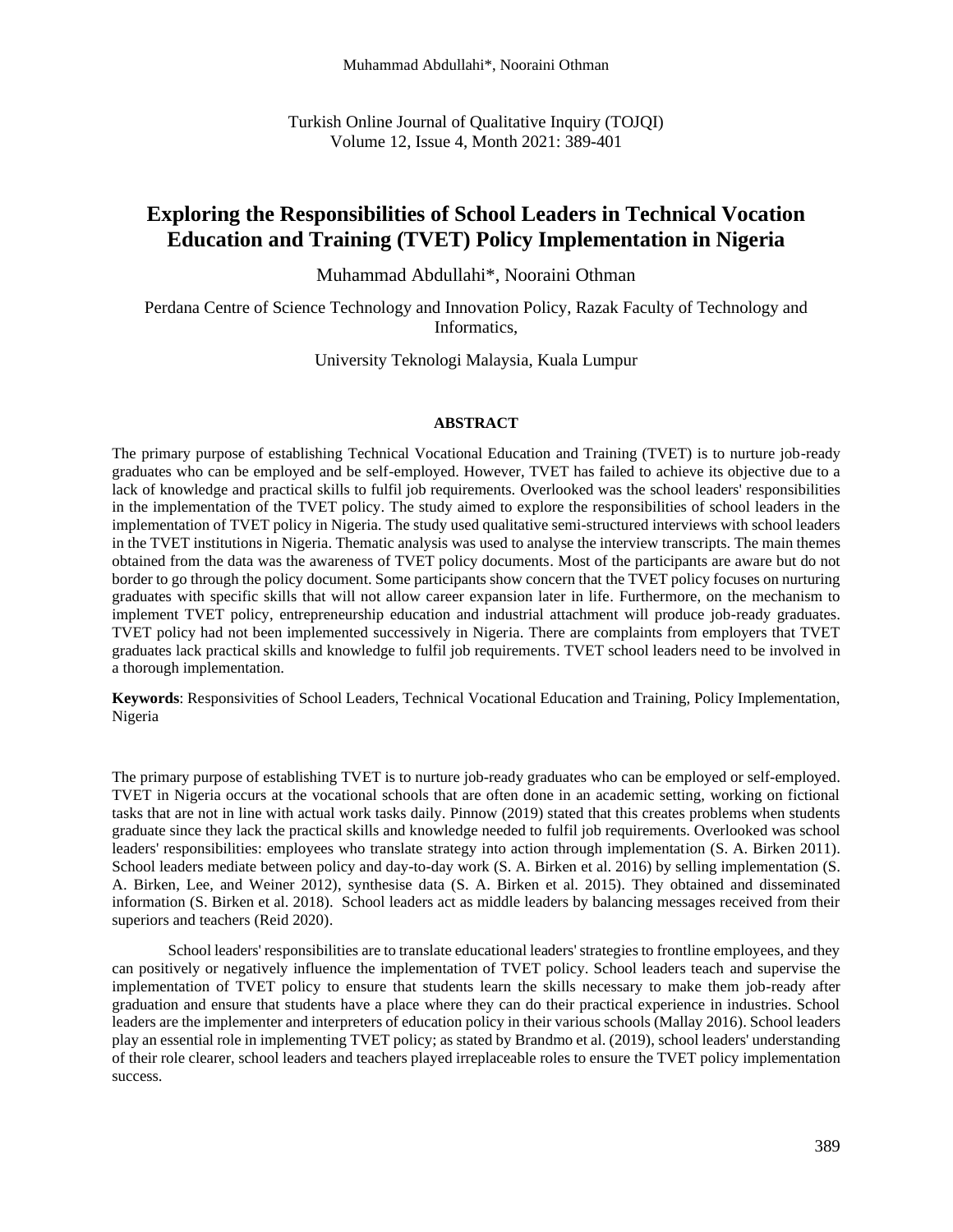School leaders' responsibilities in implementing TVET policy may influence the translation of policy into practice. To also demonstrate how school leaders' might affect the implementation of TVET policy of facilitating the learners from school to work. School leaders' responsibilities are the support or non-support of TVET policy implementation. Therefore, the school leaders interact with frontline workers daily; they may be in the best position to influence frontline workers to implement the policy. School leaders' responsibilities are to translate educational leaders' strategies to frontline employees, and they can positively or negatively affect the implementation of TVET policy. The study contributes to TVET policy implementation by shedding more light on the school leaders' responsibilities.

This study explores school leaders' responsibilities in implementing TVET policy in Nigeria. Most previous studies on implementing TVET policy focus on policymakers, employers, teachers, curriculum, and students (Arifin and Mohd Rasdi 2017; Pavlova and Chen 2019; Lam and Ng 2019). Comparing the school leaders' responsivities in implementing TVET policy remains unexplored in different TVET institutions to better understand the school leaders' responsibilities in nurturing TVET job-ready graduates. The study aims at exploring the responsibilities of school leaders in the TVET policy implementation in Nigeria

## **OBJECTIVE**

To identify the awareness of school leaders on TVET policy documents in Nigeria

To identify the responsibilities of school leaders in the TVET policy implementation in Nigeria

## **METHODS**

The study is based on a qualitative approach using semi-structured interviews based on gathering data of multiple individuals' understanding and experience of TVET school leaders' responsibilities in policy implementation. The study is conducted as a single case study on the grounds of geographical location and time constraints. Rectors, provosts, principals, heads of departments, unit heads, and teachers are the participants' school leaders of the TVET institutions in two states of northwestern Nigeria. The school leaders' responsibilities from the TVET institutions will be compared to gather rich data. The study set criteria for the selection of participants. Purposely knowledgeable, interested, and unbiased (Donald Ary, Lucy Cheser Jacobs, Asghar Razavieh 2009; Louis Cohen, Lawrence Manion 2000) and those experienced and their role in implementing TVET policy. The study believed that participants with this criterion might offer a complete picture of school leaders' responsibilities in implementing TVET policy in Nigeria. The research uses snowball and chain sampling by suggestion to pick a person of interest or where identification of members of the target group is difficult. The snowball sampling utilises original respondents to find those interested in the same field to obtain insight into the knowledge and data.

## **DATA COLLECTION AND ANALYSIS**

The study applied to review and analyse policy documents and interviews with school leaders on their responsibilities in implementing TVET policy in Nigeria. The interview is conducted in-depth and semi-structured, reviewed, and analysed using TVET policy documents. Policy documents are the first source of data collection for this study. The document identifies for inclusion for the study is the National Policy on Education, revised 2013; one of the qualitative research methods is document analysis (Bowen 2009).

The interview was conducted with school leaders in TVET institutions (Polytechnic, Monotechnic, and Technical colleges). The process of generating the data is done systematically from the interview by transcribing verbatim the interviews. Braun, V & Clarke (2013) see the transcription process as an interaction between the recording and transcriber, who listen to the recording and choose to preserve and represent what they hear. The interview was conducted online due to the COVID 19 lockdown. The online interview cannot completely replace the face-to-face interview. The online interview also works well as an essential alternative or complementary data collection for qualitative research (Lo-lacono Valeria, Symonds Paul, and David H K 2016). Nine interviews were conducted, of which three were face to face, three by skype, and the other three by WhatsApp call. Skype, WhatsApp call and voice recorder allow the interviewer to record the video conversation.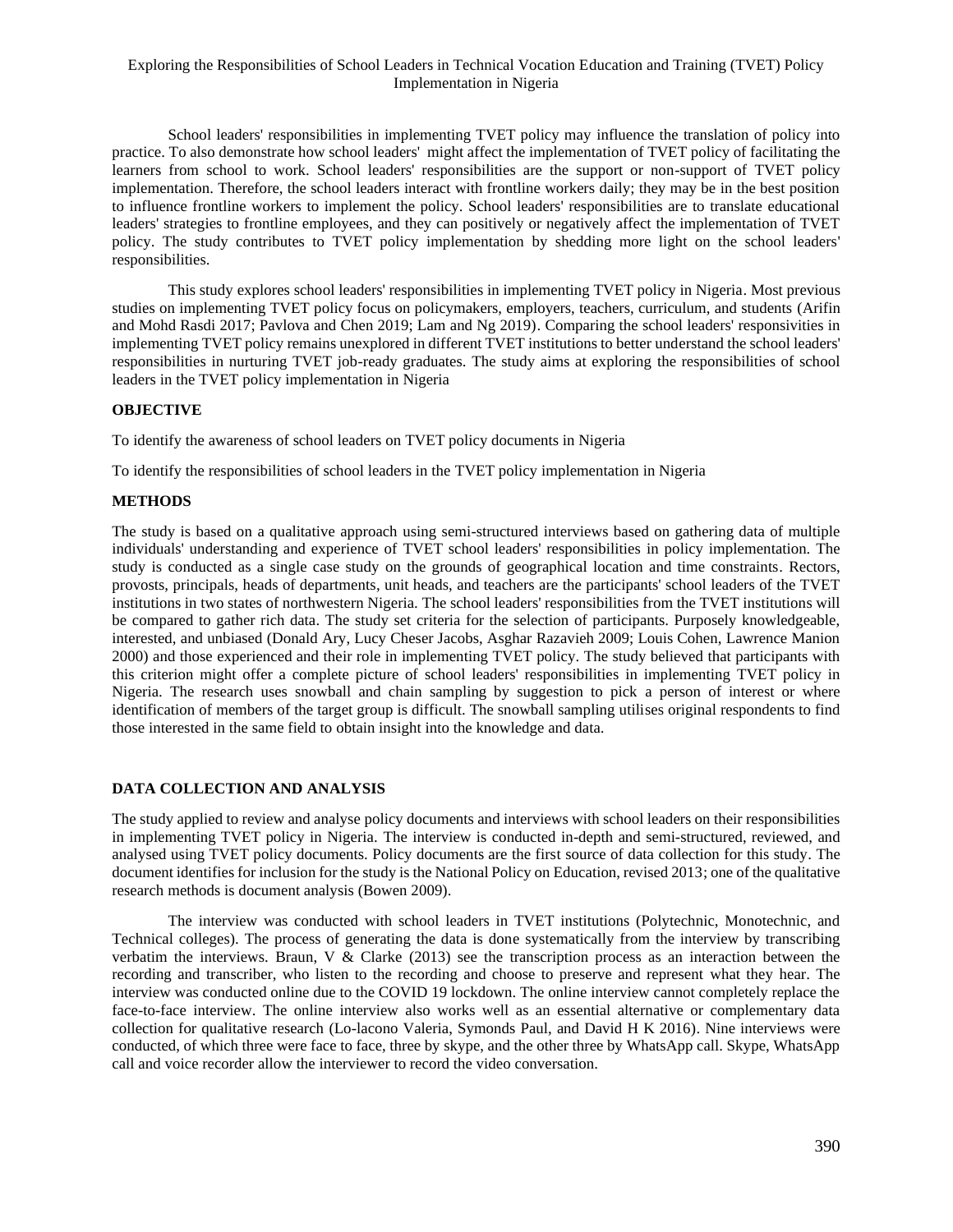Nine interviews were conducted, but in the seventh interview transcript, the coding process and theme creation slowly revealed a saturation point. Furthermore, two additional interviews were conducted, the researcher was confident that the data was saturated, then the study's interview process was concluded. The study transforms an interview into written form and determines how the interview data will be analysed. The thematic analysis was selected to allow the researcher to review the facts more carefully and put together points of view from various stakeholders on the research emphasis. The study data analysis utilised the NVIVO 12 qualitative data analysis software to organise the data. The paper and pencil coding method was also used for the analysis. The study adopted Braun, V & Clarke, (2013) seven thematic analysis stages (TA).

#### **RESULT**

#### DOCUMENT ANALYSIS

The study analysed the National Policy on Education 2013 revised edition content to understand policy ideas' arrangement and know the actions suggested to achieve the policy objective. The analysis will focus on the policy document's details on how the TVET policy should be implemented. National Policy on Education refers to TVET as:-

Those aspects of the educational process involving general education. The study of technologies and related sciences, and the acquisition of practical skills, attitudes, understanding, and knowledge relating to occupations in various economic and social life sectors.

The Nigerian education system was modelled on the British education system to prepare learners for whitecollar jobs. Employment shortages have led to unemployment; for this reason, the National Education Policy proposes an education system that will make the students marketable by equipping them with employment opportunities. The policy seeks to offer practical skills to those students who have been judged unable to continue their academic careers in higher education. (Teboho Moja 2000).

**Error! Reference source not found.** indicated that TVET Policy documents started with the National Policy on Education (Nigerian Educational Research and Development Council (NERDC) 2013). It is a national guide for the successful implementation, administration, management of education at all government levels. Therefore, the National Policy on Education is a declaration of intentions, educational priorities, prescriptions, expectations, and criteria for delivering quality education in Nigeria. The policy document was developed after the conference of the National curriculum of 1969, then followed by consultations and a seminar of experts in 1973, which produce a draft document that lead to the publication of the first National Education Policy in 1977. The first editions of the document in 1977 have also been revised successively in 1981 2nd edition, 1988 3rd edition, 2004 and 2007 4th and 5th editions respectively. The 2013 6th edition of the National Education Policy stated the goals and the philosophy of education

Three objectives of Technical Vocational Education and Training are set out in the National Education Policy: firstly, to provide a skilled workforce in the fields of applied sciences, technology, and industry, in particular in the areas of crafts, advanced crafts, and technical skills; secondly, to provide the technical knowledge and professional skills required for agricultural, commercial and economic development; thirdly, to provide training and to economically impart the requisite skills to the person for self-reliance (Nigerian Educational Research and Development Council (NERDC) 2013).

### **DEMOGRAPHY OF THE PARTICIPANTS**

TABLE 1, [Demography of Participantsp](#page-2-0)rovides the participant's demography; the table columns give the role, responsibilities, and experiences the participant has over the years in implementing TVET policy. The first column states the participant's pseudonyms; the second column provides discipline and participant years of experience in implementing TVET policy. The following columns provided the TVET institutions and the position of the participants. The table shows participants' knowledge and their diverse role in TVET policy implementation, which will provide the study with good in-depth evidence on TVET education and policy implementation. Participant brings their experiences to the research and at least three participants for each TVET institution. It also shows the number of school leaders who responded to the interview. It was found that each participant provided an answer addressing the research questions and also offered different views on TVET policy implementation in Nigeria.

<span id="page-2-0"></span>TABLE 1, Demography of Participants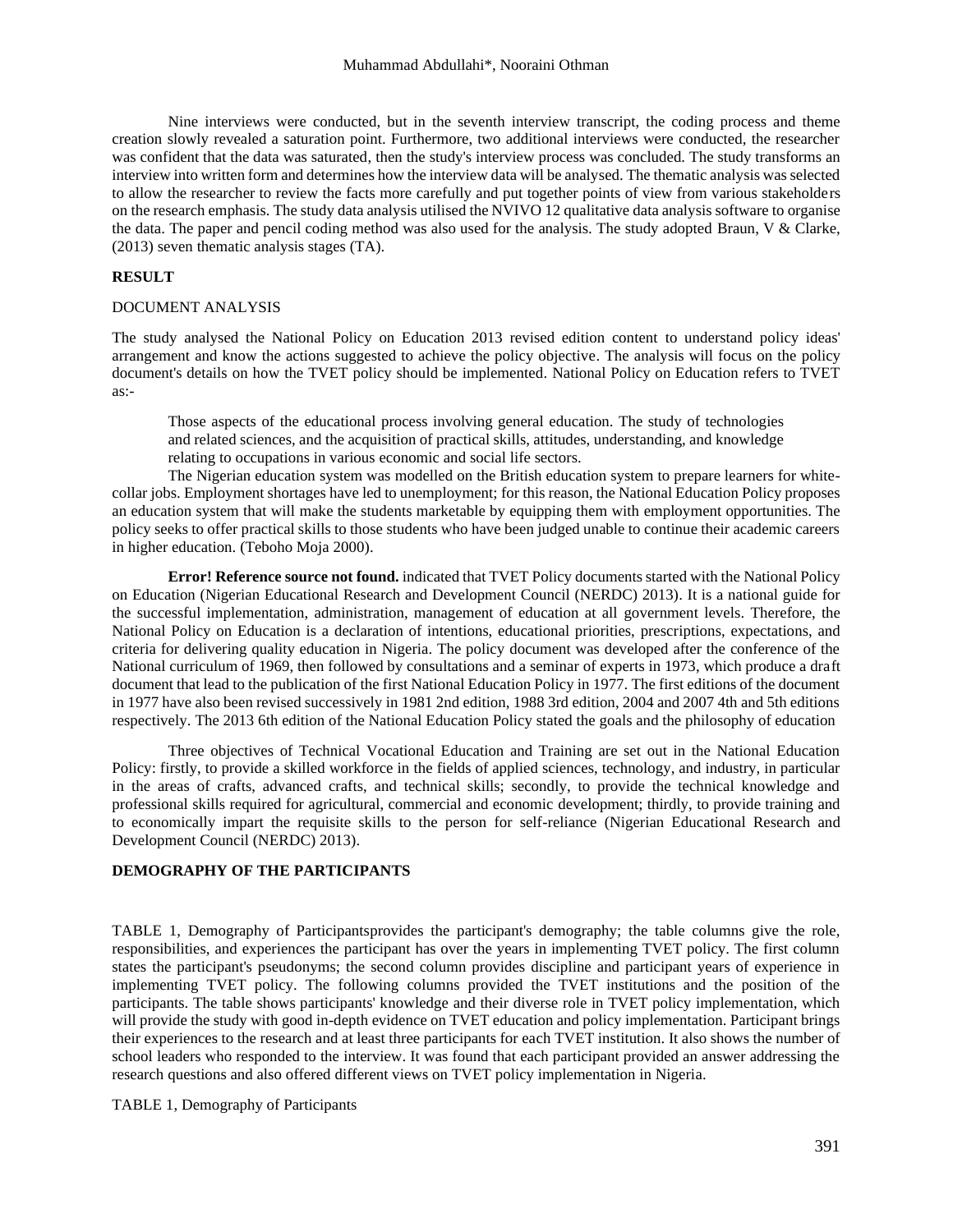| Pseudon<br>ym | Discipline                | <b>TVET</b><br>Institutions | of<br>Years<br>experience<br>in TVET | Position                 | Course<br>Management                                                | of<br>Awareness<br><b>TVET</b> policy              |
|---------------|---------------------------|-----------------------------|--------------------------------------|--------------------------|---------------------------------------------------------------------|----------------------------------------------------|
| <b>BDW</b>    | Mechanical<br>Engineering | Technical<br>College        | 6 Years                              | Education<br>officer     | Metalwork<br>Technology                                             | Aware of the<br>National Policy<br>on Education    |
| <b>KAU</b>    | Entrepreneur<br>ship      | Polytechnic                 | 10 Years                             | Lecturer                 | Entrepreneurshi<br>$\, {\bf p}$                                     | Aware of but<br>not<br>gone<br>through it          |
| <b>ENG</b>    | Mechanical<br>Engineering | Polytechnic                 | 15 Years                             | Former<br>Director       | Teaches<br>Mechanical<br>Engineering<br>courses                     | I am Aware                                         |
| <b>KAD</b>    | Chemical<br>Engineering   | Polytechnic                 | 20 Years                             | Chief<br>Lecturer        | Teaches<br>Chemical<br>Engineering<br>courses                       | Aware but not<br>too conversant<br>with the policy |
| <b>ZAM</b>    | Carpentry<br>and Joinery  | Technical<br>Collage        | 18 Years                             | Head<br>of<br>Department | Woodwork                                                            | Aware                                              |
| <b>KAN</b>    | Electrical<br>Electronics | Monotechnic                 | 13 Years                             | Senior<br>lecturer       | Teaches<br>Electrical<br>and<br>Electronics<br>courses              | Aware of TVET<br>Policy                            |
| <b>HAD</b>    | Computer<br>Science       | Monotechnic                 | 5 Years                              | Teacher                  | Computer<br>Engineering                                             | Not Aware                                          |
| <b>WUD</b>    | Mechanical<br>Engineering | Monotechnic                 | 10 Years                             | Lecturer 1               | Thermodynami<br>and<br>fluid<br>$\overline{\text{cs}}$<br>mechanics | of but<br>Aware<br>not<br>gone<br>through it       |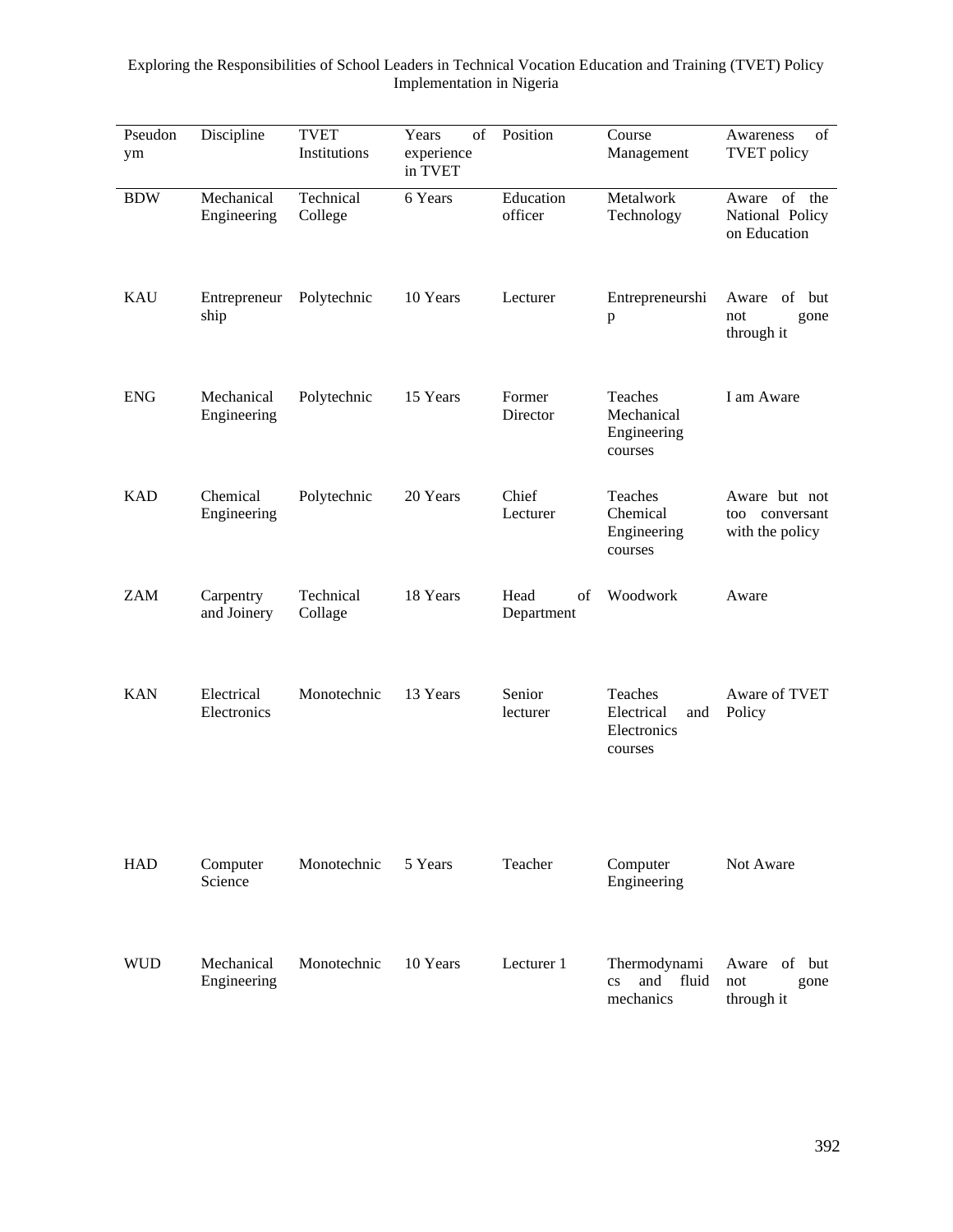| Pseudon<br>ym | Discipline              | <b>TVET</b><br>Institutions | of<br>Years<br>experience<br>in TVET | Position                              | Course<br>Management                                                                                 | Awareness<br>of<br><b>TVET</b> policy |
|---------------|-------------------------|-----------------------------|--------------------------------------|---------------------------------------|------------------------------------------------------------------------------------------------------|---------------------------------------|
| YAN           | Chemical<br>Engineering | Technical<br>College        | 12 Years                             | Head<br>οf<br>Operation<br>Department | Laboratory<br>inspection<br>and<br>repair<br>coordinating the<br>Industrial<br>Attachment<br>program | Not Aware                             |

### INTERVIEW ANALYSIS AWARENESS OF TVET POLICY DOCUMENTS

Some participants are aware of the national policy on education, as reported by (Karatay, Lisesi, and Aksu 2012). School leaders are aware of policy documents and belief. Jabaar and Bichi (2017) said that secondary school teachers had restricted access to the National Policy on Education documents in Nigeria. Some stated that teachers and principals were not carried along in the TVET policy formulation and implementation (Karatay, Lisesi, and Aksu 2012) supported this statement. But the school leaders express a limited understanding of the policy document, and three of the respondents cannot relate the policy document to TVET. Concerning the TVET policy of nurturing jobready graduates, all the participants are aware of the purpose. There is general support for a separate TVET policy necessary for the country's future growth. Two of the participants show concern that the TVET policy focuses on nurturing graduates on specific skills, not allow career expansion later in life as they narrate:

TVET has a role, but training students on only one skill in their lives is not proper in the current changing world and is the answer to lifelong learning.

The student may want to move to another organisation or industry, but he cannot do so because you have put him in a cage that he cannot move out of, which means he cannot operate in another industry. This is education, but this is domination.

The literature supports the above statement by indicating that care should be taken on given more emphasis on only one set of skills to TVET students in this period of high youth unemployment and technological advancement challenges in the world. UNESCO (2015) proposed that post-school education should not prepare students for specific jobs but should include broad-based preparation skills. Also, Billett (2013) pointed out that much of the reasoning behind developing the technical vocational education and training (TVET) system in modern times was securing paid employment. This statement is similar to TVET in Nigeria to nurture graduates who are job-ready with technical skills for a specific sector; this can be counterproductive in this period. All participants indicated a need to have a specific TVET policy, not the present national policy on education, including all education forms. The interviewees agreed that a re-focus on TVET education would boost the future skills of TVET students, which will lead to graduates securing employment or be self-employed. Participants felt that the task of TVET was to nurture job-ready graduates for the world of work.

#### RESPONSIBILITIES OF SCHOOL LEADERS IN THE IMPLEMENTATION OF TVET POLICY

The second research question seeks views on the responsibilities of school leaders. Participants believe that they play an essential role in implementing TVET policy; Participants stated that TVET is an aspect of the National Policy on Education; they are related. However, all interviewees agreed that there is no specific TVET policy in Nigeria.

The study explains the responsibilities of school leaders with four themes they are

- 1. Activities engage in
- 2. Awareness of TVET policy documents
- 3. Communication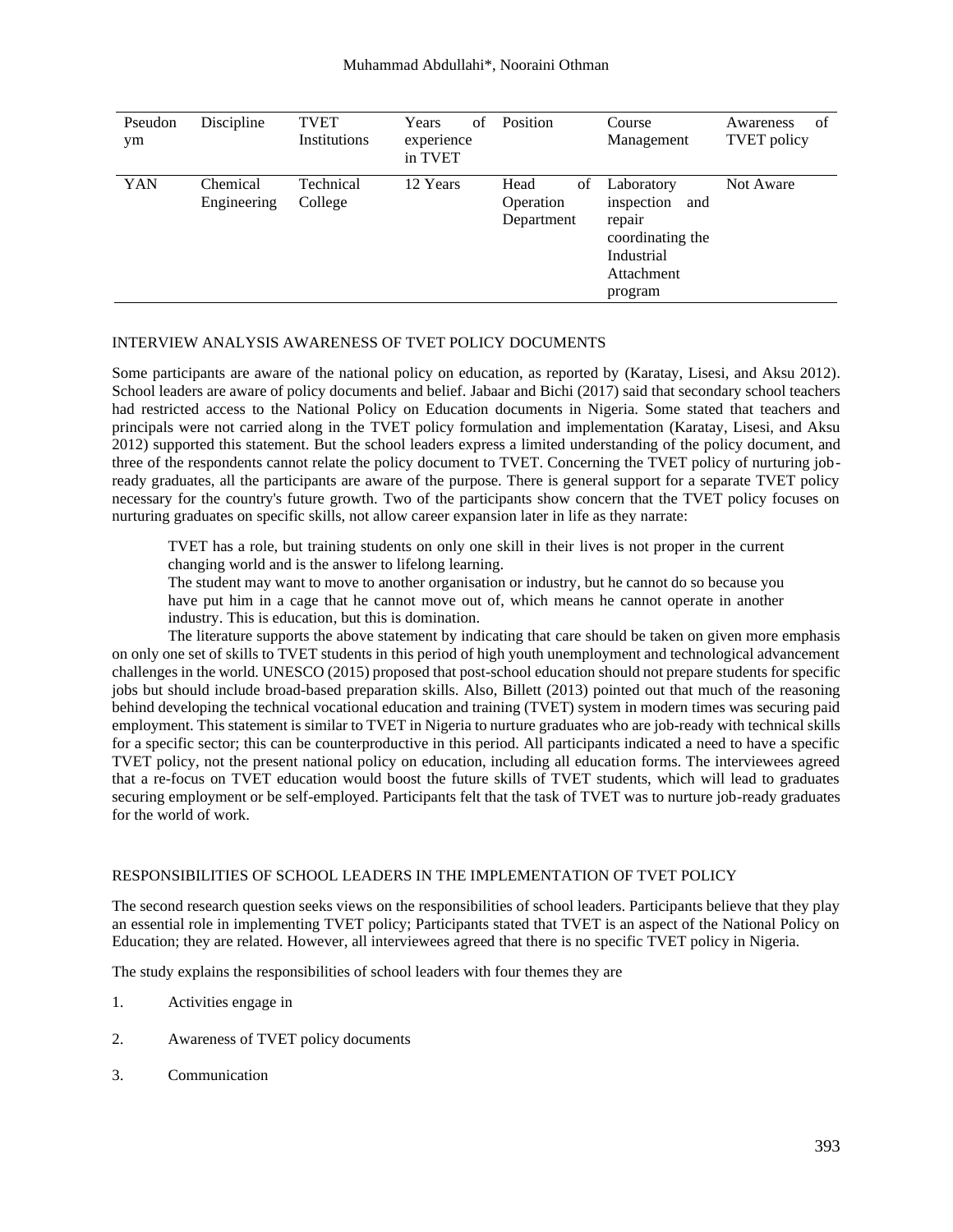- 4. Mechanism for Implementation
- 1. Activities engage in

Four significant categories explain the activities engage by school leaders in implementing TVET policy: lecture, teaching, supervision of the project, industrial attachment, and other administrative duties.

(a) Lecture

Participant school leaders shared that they lecture the students in the classroom as stated by a participant

As a lecturer in an institution where I think as a lecturer working in a technical school, the school is purely technical. I lecture my students on entrepreneurship education. My primary responsibility is lecturing as an academic staff that is my primary responsibility. Lecturing then coordination of students' industrial attachment

(b) Teaching

Few participants shared that they engage in teaching the students in the classroom.

I teach electrical and electronics, my role is a teacher in electrical and electronics My primary activity is to teach the students the technical skills needed to be employed in the labour market.

(c) Supervise students' projects, industrial attachment and conduct practical

Two participants reported on this category

Conduct practical to produce job-ready graduates. Coordination of students' industrial attachment.

(d) Administrative duties

One participant report on this category

My secondary responsibility of administration and coordination of the overall activities of the department.

One of the participants narrates on the entire four categories on the theme activities engage in that.

The primary activity I engage in implementing TVET policy is teaching, lecturing in the class, supervising research projects, supervising industrial attachment, conducting practical and other administrative duties, and coordinating the department's overall activities to produce job-ready graduates.

2. Awareness of TVET policy documents

Most of the participants interviewed are aware of TVET policy documents but are not familiar and conversant with the policy documents. They follow top management and must follow the National Board for Technical Education (NBTE) guidelines. Four categories emerged from these themes

- (a) Share Understanding
- (b) Willingness to implement
- (c) Awareness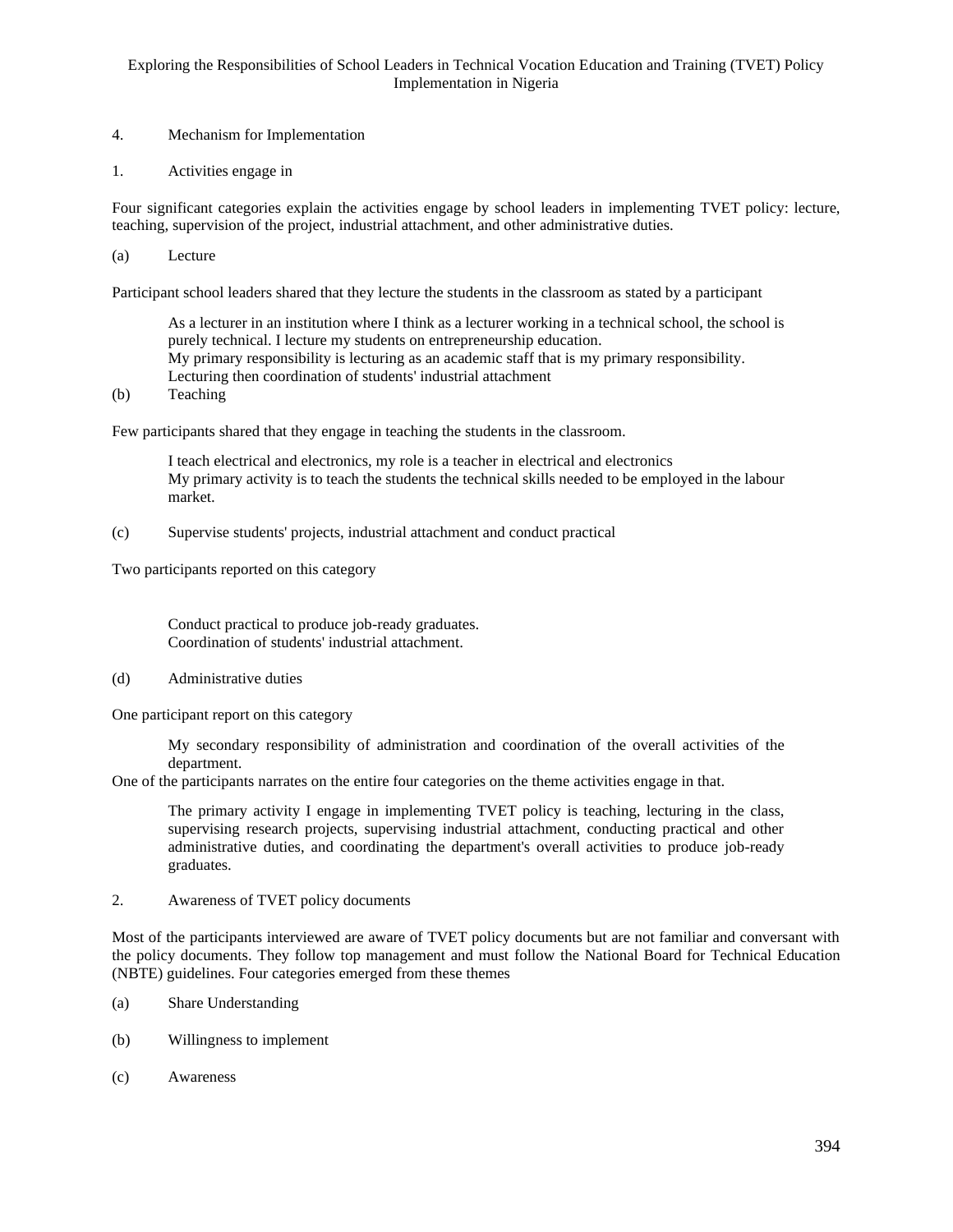## (d) Not aware

## (a) Share Understanding

School leaders are required to interpret the TVET policy documents, which creates a different interpretation and uncertainty in implementing the policy. The majority of the participant suggested that there is a lack of shared understanding of the policy documents. As stated by a participant

There are many challenges in implementing TVET policy due to different interpretations, leading to a different implementation.

## (b) Willingness to implement

School leaders are aware of and understand the TVET policy as reported by the participants. Only one participant differed that understanding cannot be the same because human beings have a different level of intelligence, commitment to promises, and pledges. The will to implement the policy is the most important. Public servants' willingness or resistance in implementing the policy is essential for achieving policy goals (Tummers, Steijn, and Bekkers 2012). (ZAM) felt that:

The issue of policy had never been a problem in Nigeria; what has been the problem is the will to implement these policies.

## (c) Awareness of TVET policy documents

Almost all the participant interviewed indicated that they are aware of the TVET policy documents, but the majority have not gone through the policy documents as presented by some school leaders interviewed

Well, I am aware there is a policy document of TVET, but I don't go through the document I am aware, but I am not too conversant with the policy I am aware, but I have not gone through it.

(d) Not aware of TVET policy documents

Two participants reported that they are not aware of the TVET policy documents as stated

I am not aware of any TVET policy documents. What I am concern about is my employment status, not the policy document.

I am contented that I am employed. I did not bother myself about the policy document. I follow guidelines and directives from the top management and the supervising agency

## 3. Communication

Participants agreed that they had been communicated on how to facilitate the students' transition from school to work. Some of the interviewees differed voiced out that there is no communication on how to facilitate students from school to work. A participant expresses many forums for communication in the TVET institutions, including academic board meetings, school board meetings, departmental meetings, and seminars among teaching and non-teaching staff to facilitate students from school to work. TVET policy emanates from the National policymakers in Nigeria down to the National Board of Technical Education. They communicate the policy for implementation to the various head of TVET institutions and then to the heads of department or unit heads and respective teachers. School leaders follow specific instruction from the National Board of Technical Education regarding the implementation of TVET policy in Nigeria; they abide by the government's prescribed guidelines and order in the TVET policy implementation. The important category for communication is the Top-down approach.

(a) Top-down approach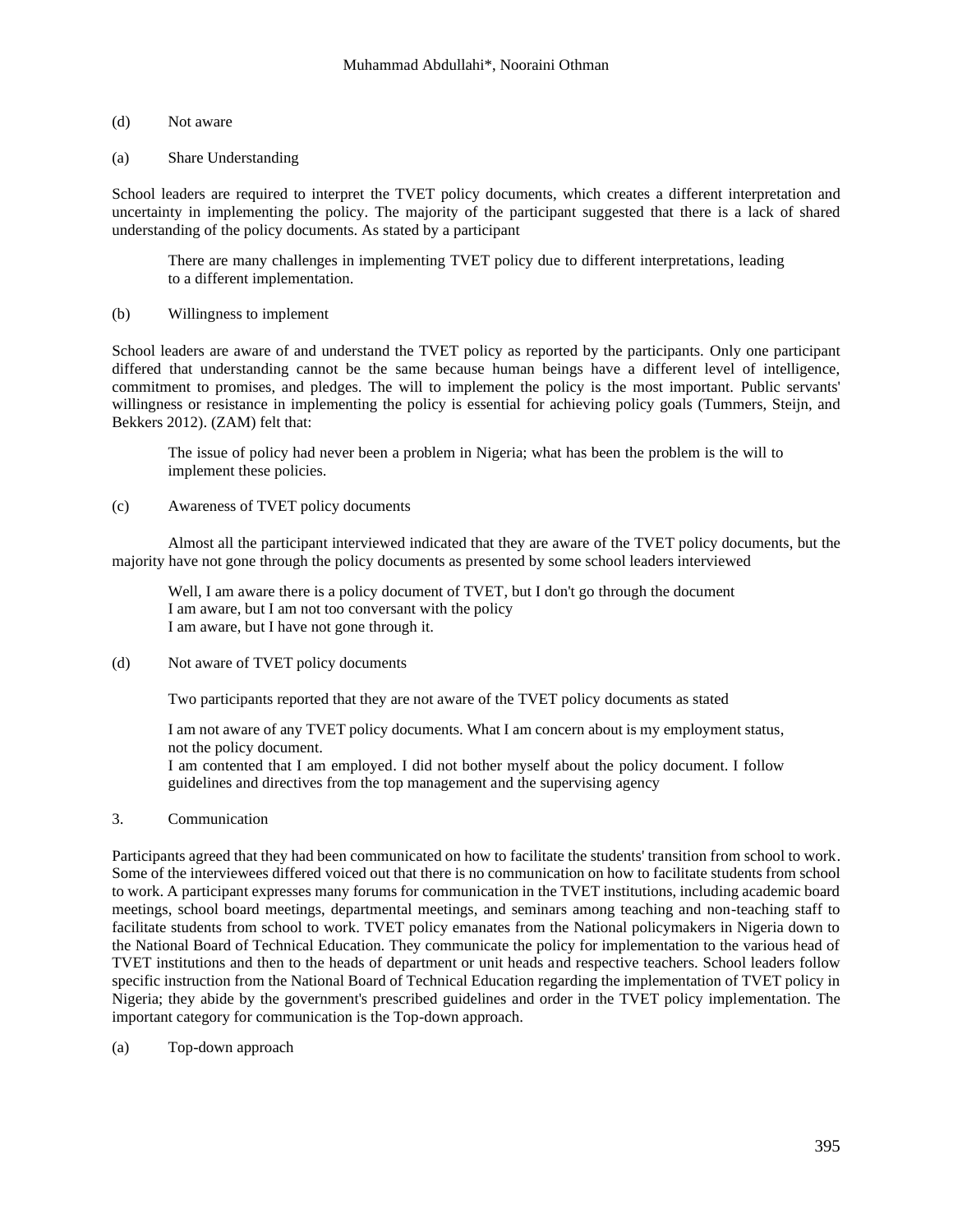A top-down approach for communicating TVET policy implementation few participants shared that the top-down approach has a negative impact on the implementation. The top-down approach emanates from the education ministry to the National Technical Education Board down to TVET institutions as presented by a participant

Communication is from the Ministry of Education through the National Board for Technical Education and to the TVET Institutions, then down to those of us who are respective heads of departments and individual teachers.

The top-down approach did not engage us in policy formulation, and we are forced to implement the policy based on our interpretation.

#### 4. Mechanism for Implementation

The mechanism to encourage TVET policy implementation in Nigeria. There are two categories entrepreneurship and industrial attachment.

#### (a) Entrepreneurship

Entrepreneurship education will enable the TVET students to sell their technical and vocational skills acquired in the TVET institutions. The entrepreneurship development program is seen as a mechanism that will encourage the implementation of TVET policy, and it will enable the students to be self-employed was argued that

The students are tough entrepreneurship, and they produce products and go round to advertise the products and sell the products. I think this will help the students to be self-employed and self-reliant. It was also stated that: -

The only mechanism helping to deliver the nurturing of job-ready graduates as a stakeholder in TVET is entrepreneurship. Entrepreneurship development centres are opening in all tertiary institutions, including my institution. I am also part of the facilitators that is one of the mechanisms which I know and very well aware

(b) Industrial attachment program

Industrial attachment enables the TVET students to learn in the workplace environment, facilitating their employability and self-reliance. Some participants believe that industrial attachment encourages the implementation of TVET policy, as explained

Ordinarily, this policy, as I said they are there. For instance, at the end of the first year of our students, the National Diploma students. The policy is there they most compulsorily do industrial attachment training for six months after that, there two years' program is compulsory for them to go for Industrial Training. The policy is there, and the mechanism is there; that is just it. The mechanism is there for them to acquire knowledge. Based on the policy on the ground, so the students are compulsorily most go for Industrial Training and are also a requirement for them to continue their programs if they are going for a higher diploma is compulsory for them.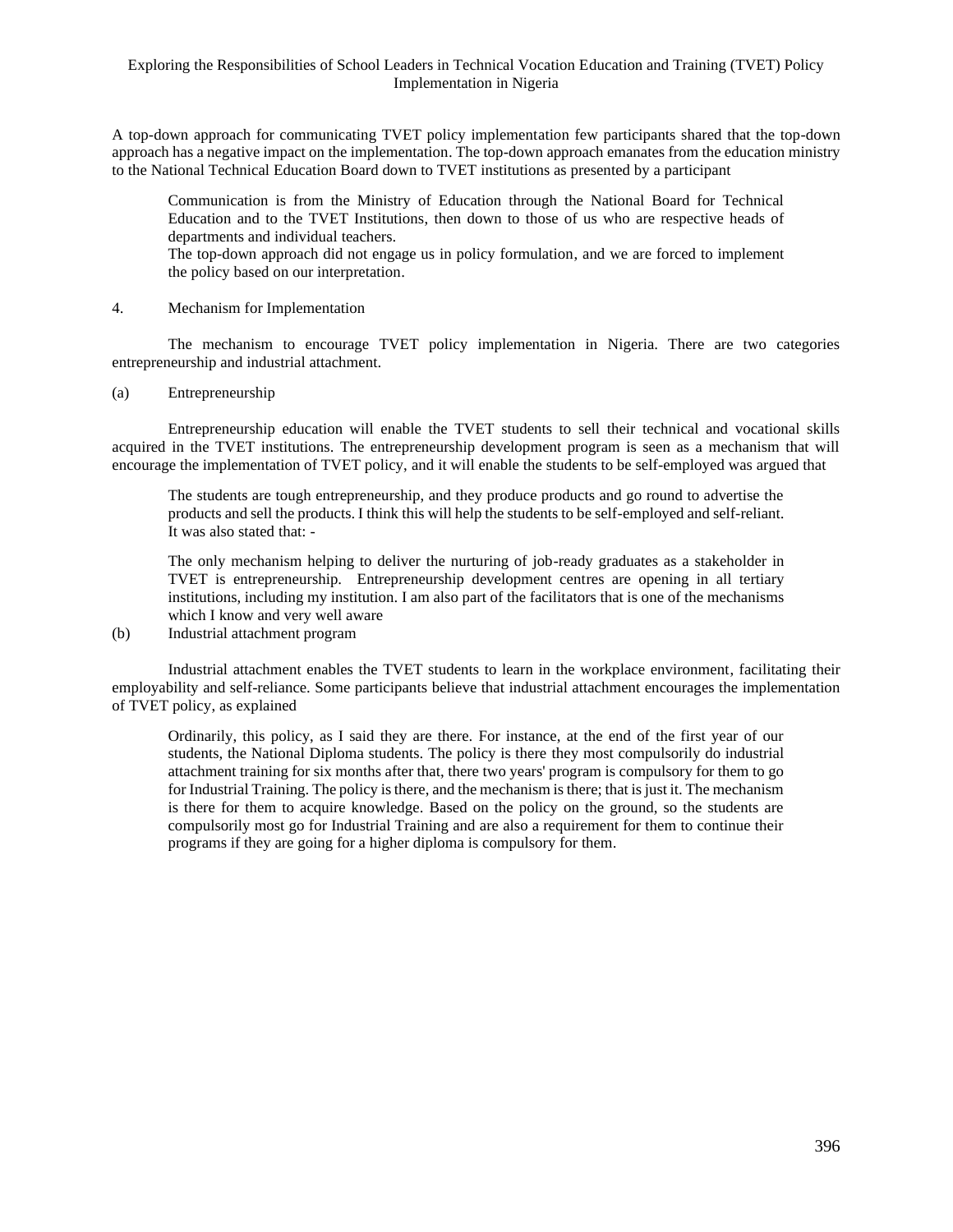

<span id="page-8-0"></span>FIGURE 1, Responsibilities of school leaders in TVET policy implementation

FIGURE 1, [Responsibilities of school leaders in TVET policy implementation](#page-8-0) participants identified the activities engaged. It was found that school leaders engage in lecturing, teaching, project supervision, industrial attachment, and other administrative duties. There must be a shared understanding of the policy documents and willingness to implement the policy by implementers. Some participants are aware of the TVET policy document, while others are not aware. Chanel of communication is through a top-down approach, and the mechanism in which TVET policy is implemented is through Entrepreneurship education and industrial attachment program.

#### **Discussion**

The study explores school leaders' responsibilities in TVET institutions in Nigeria to nurture job-ready graduates. There is an emergence of a complex picture from the school leaders' perspective (rectors, provosts, head of department unit heads, and teachers) on implementing TVET policy. This study generated a result explaining the experience of school leaders in the TVET policy implementation. There is a need to have a shared understanding of policy implementation. Policy documents raised awareness and the need for TVET to be promoted for students to be employable. Still, these documents were inadequate to confirm the meaning of TVET and a shared purpose. Implementers of policy were compelled to pursue the interpretation of TVET from the policy documents.

The school leaders need to interpret the policy documents before implementation. This confuses the understanding and application of the policy by school leaders to benefits the students. The study finds out that there is an awareness of the policy documents, but the shared understanding and willingness to implement the policy are limited, leading to a different interpretation of the policy documents as supported by (Jabaar and Bichi 2017). Lastly, the study finds out that implementing TVET policy in Nigeria is an interpretive process operating in the policy subsystem (Sabatier 1986) which should not be limited to an interpretation of policy implementation top-down or bottom-up. Gaus et al. (2019) suggested a blended usage of approaches from top-down and bottom-up policy implementation.

The study finds evidence on school leaders' responsibilities, and they engage in teaching, lecturing, supervision of students projects, industrial attachment program, and other administrative duties. Lipscombe, Grice, Tindall-Ford, & De-Nobile (2020) indicated that school leaders' responsibilities are teaching; they spend most of their time in the classroom and occupy a leadership position. There are awareness and commitment among school leaders, and they are working together to promote TVET policy implementation. Synthesis from policy documents and interview data indicates that school leaders' involvement was achieved through the entrepreneurship education and industrial attachment program. They are the mechanisms that ensure the successful implementation of TVET policy. Given the unemployment rate of TVET graduates in Nigeria and the formal sectors' capacity to employ the graduates, self-employment through entrepreneurship education has become a viable option (Ministry of human resources, 2013). It has been recorded that a lot of students on industrial attachment in many countries end up being employed after the attachment.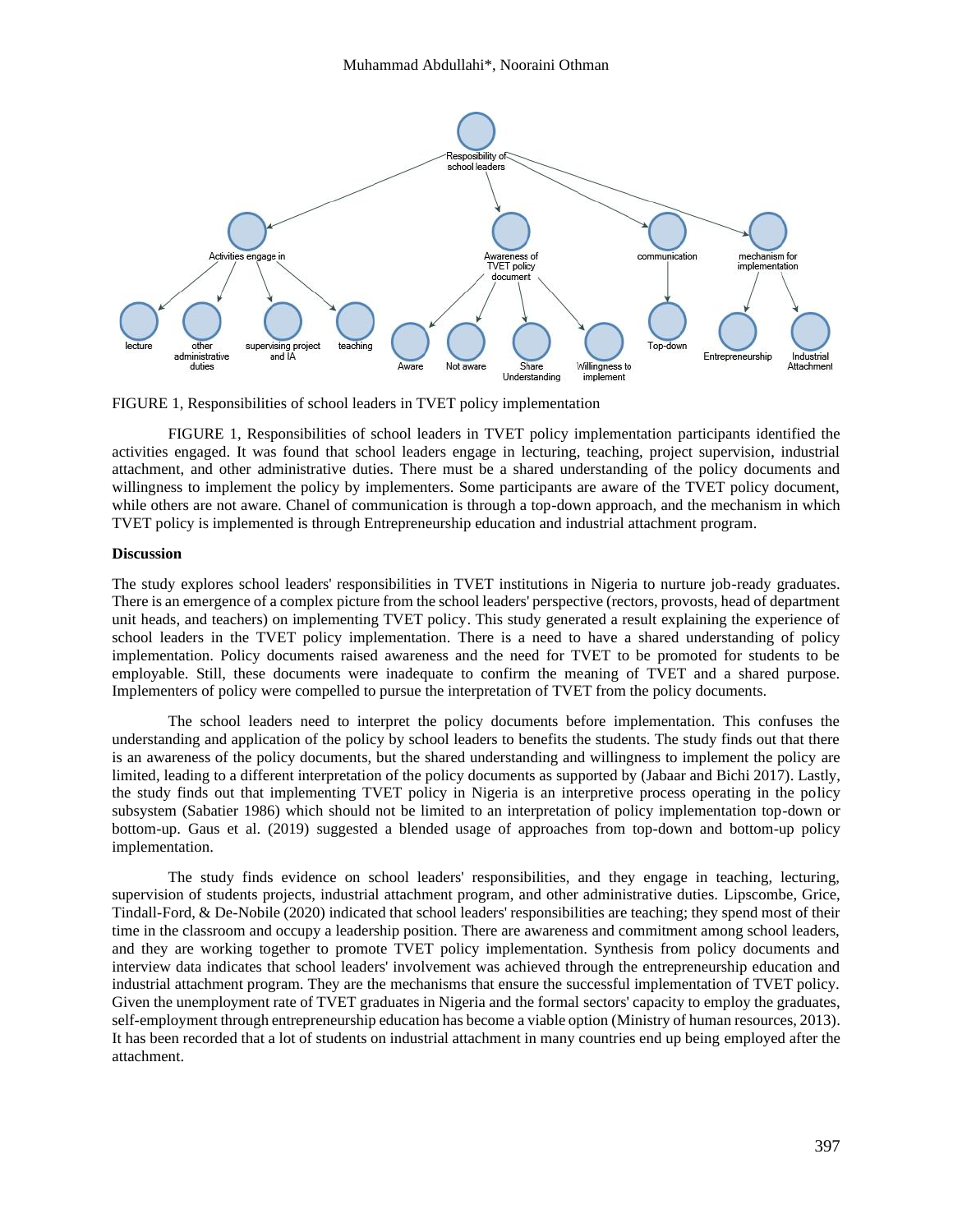School leaders' responsibility was revealed to be implementing TVET policy nurturing of job-ready graduates who can be employed or be self-employed after graduation through teaching, coaching, supervision of student's projects, and industrial attachment. In Nigeria, implementing TVET policy was revealed to be the entrepreneurship education and industrial attachment that support successful policy implementation at all TVET institutions. The dissemination of policy to the frontline implementers is always problematic because the interview data shows that school leaders follow the National Board of Technical Education (NBTE). Supported by the literature, all TVET institutions follow and comply with the policy documents (Jr et al., 2019). The study identifies a lack of clear reference for school leaders in Nigeria on teaching and leading from the policy documents. The interview findings suggest that school leaders occupy a central role to improve teachers' practice and student learning.

## **Limitation of the study**

The study has several limitations regarding the school leaders selected as participants may not represent the larger pool of school leaders in the TVET institutions across Nigeria. The sample size of nine participants school leaders is too small, but the qualitative study is about in-depth rather than breadth. The study also did not interview TVET students, parents, and industry stakeholders. Therefore, the study is not fully aware of their concern and thoughts about school leaders' responsibilities in implementing TVET policy in Nigeria. Students, parents, and the industries may have a different perspective on school leaders' responsibilities in TVET policy implementation. The understanding and implementation of TVET policy would involve interviewing school leaders of TVET institutions, students, parents, and industries in Nigeria to explore their perception of school leaders' responsibilities in implementing TVET policy. This study focused only on identifying the school leaders' responsibilities in implementing TVET policy in Nigeria. Future research is needed to explore the perspective of other stakeholders in the implementation of TVET policy.

## **Conclusion**

The study is relevant to research on implementing TVET policy of job-ready graduate employability by empirically studying school leaders' responsibilities in implementing TVET policy, enabling TVET institutions to deliver and nurture job-ready graduates securing or be self-employed after graduation. The TVET policy's implementation will benefit the students and the TVET institutions, parents' communities, and governments. The study explores the responsibilities of school leaders' in TVET policy implementation, which is under the supervision of the National Board for Technical Education (NBTE) in North-western Nigeria. The study is limited to the school leaders working in the TVET institutions in Nigeria include Polytechnics, Monotechnics, and Technical Colleges (Srinivas 2018). Participants are the Rector, Provost, Head of a department, unit heads, and teachers.

There is a need for a clear and shared understanding of policy documents in implementing TVET policy in Nigeria. These will help the school leaders to carry out their responsibilities and meet expectations. School leaders need to interpret the policy documents before implementation; this leads to a different interpretation of the policy due to the policy documents' lack of clarity. The study recommends a clear and shared understanding of the policy documents in implementing TVET policy in Nigeria. School leaders play an essential role in implementing TVET policy in Nigeria; they teach and supervise students on an internship in their workplace. School leaders lead and are also responsible for managing their school with little or no teaching responsibilities (Lipscombe et al., 2020). School leaders are also seen as learning specialists who spend most of their time in the classroom but have additional responsibilities to facilitate learning. This study recommended that school leaders combine classroom activities and leadership roles to manage school activities' functioning. The school leaders should be involved in the classroom and out-of-classroom activities.

The study generally recommended that training, workshops, and seminars be organised regularly to sensitise and expose school leaders and other stakeholders to the most effective method in facilitating TVET students to be jobready. The recommendations presented in this study are believed to guide school leaders in implementing TVET policy in Nigeria. From the research, evidence shows that TVET institutions need to do more on nurturing job-ready graduates, especially with the current high rate of youth unemployment in Nigeria. School leaders as critical stakeholders in the TVET policy implementation need to understand TVET policy in-depth and implement it.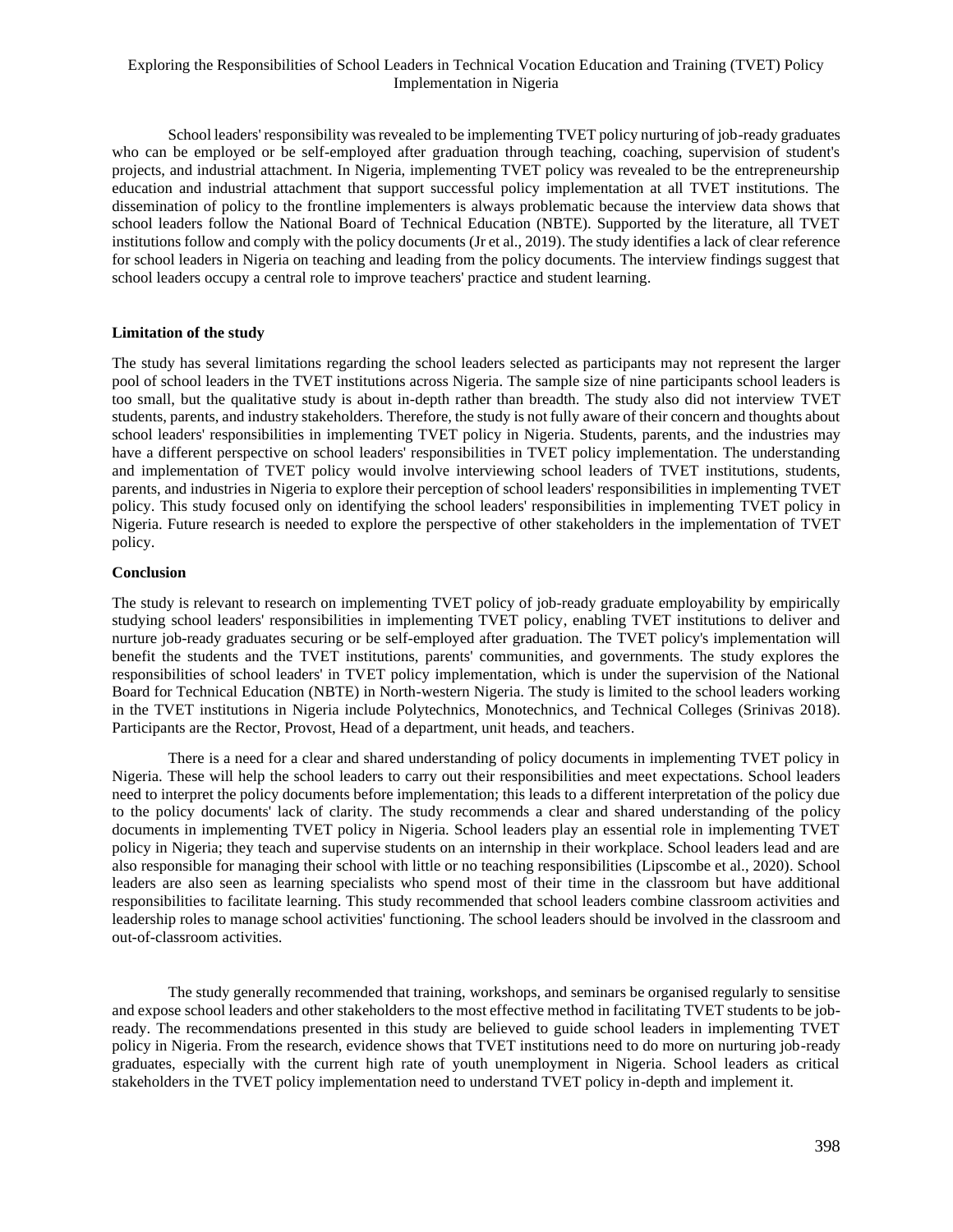The study is based on a qualitative semi-structured interview with nine school leaders in TVET institutions in Nigeria. Thematic analysis was used to analyse the data to explore school leaders' responsibility in implementing TVET policy in Nigeria. The findings show that the TVET policy had not been implemented successively in Nigeria. There are complaints from employers that TVET graduates lack practical skills and knowledge to fulfil job requirements. Therefore, TVET school leaders need to be involved in a thorough TVET policy implementation to prevent TVET graduates' un-employment in Nigeria. The result also shows that TVET policy is unlikely to be implemented in Nigeria without the school leaders understanding and willingness to implement the TVET policy of nurturing TVET graduates who can be employed or self-employment.

## **DECLARATION**

## AVAILABILITY OF DATA AND MATERIALS

The data set used and analysed during the current study are available from the corresponding author on reasonable request

## **COMPETING INTEREST**

The authors declare that they have no competing interest

#### **FUNDING**

Not applicable

#### **AUTHOR CONTRIBUTIONS**

The first author conceived the study, designed the interview schedule, conducted the interview, analysed the data, and prepared the study manuscript's first draft. The second author read the manuscript suggest improvements and amendment. All authors read and approve the final manuscript.

#### **ACKNOWLEDGEMENTS**

Not applicable

#### **AUTHOR INFORMATION**

Not applicable

#### **REFERENCES**

- 1. Arifin, Muhammad, and Roziah Mohd Rasdi. 2017. "The Competent Vocational College Teacher: A Proposed Model for Effective Job Performance." International Journal of Academic Research in Business and Social Sciences 7 (2): 829–37. https://doi.org/10.6007/IJARBSS/v7-i2/2719.
- 2. Billett, Stephen. 2013. Integrating Practice-Based Experiences into Higher Education. Springer. Vol. 4. https://doi.org/10.12816/0016343.
- 3. Birken, Sarah A. 2011. "WHERE THE RUBBER MEETS THE ROAD: A MIXED-METHOD STUDY OF MIDDLE MANAGERS' ROLE IN INNOVATION IMPLEMENTATION IN HEALTH CARE ORGANIZATIONS Sa." Thesis.
- 4. Birken, Sarah A., Lisa D. DiMartino, Meredith A. Kirk, Shoou Yih D Lee, Mark McClelland, and Nancy M. Albert. 2016. "Elaborating on Theory with Middle Managers' Experience Implementing Healthcare Innovations in Practice." Implementation Science 11 (1): 1–6. https://doi.org/10.1186/s13012-015-0362-6.
- 5. Birken, Sarah A., Shoou Yih D. Lee, and Bryan J. Weiner. 2012. "Uncovering Middle Managers' Role in Healthcare Innovation Implementation." Implementation Science 7 (1): 1-12. https://doi.org/10.1186/1748-5908-7-28.
- 6. Birken, Sarah A., Shoou Yih Daniel Lee, Bryan J. Weiner, Marshall H. Chin, Michael Chiu, and Cynthia T. Schaefer. 2015. "From Strategy to Action: How Top Managers' Support Increases Middle Managers' Commitment to Innovation Implementation in Health Care Organizations." Health Care Management Review 40 (2): 159–68. https://doi.org/10.1097/HMR.0000000000000018.
- 7. Birken, Sarah, Alecia Clary, Amir Alishahi Tabriz, Kea Turner, Rosemary Meza, Alexandra Zizzi,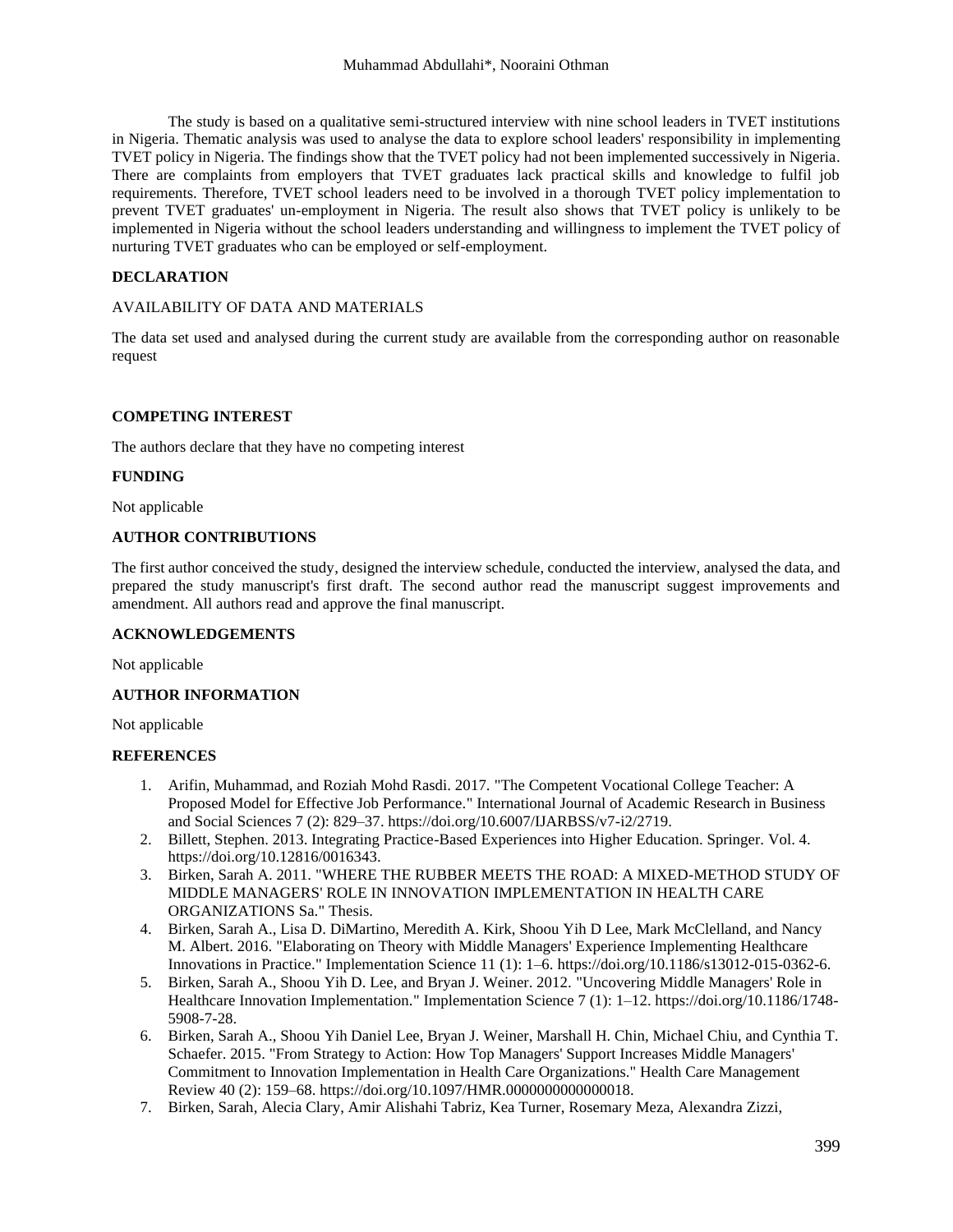Madeline Larson, Jennifer Walker, and Martin Charns. 2018. "Middle Managers' Role in Implementing Evidence-Based Practices in Healthcare: A Systematic Review." Implementation Science 13 (1): 1–14. https://doi.org/10.1186/s13012-018-0843-5.

- 8. Bowen, Glenn A. 2009. "Document Analysis as a Qualitative Research Method." Qualitative Research Journal 9 (2): 27–40. https://doi.org/10.3316/qrj0902027.
- 9. Brandmo, Christian, Marit Aas, Tor Colbjørnsen, and Rolf Olsen. 2019. "Group Coaching That Promotes Self-Efficacy and Role Clarity among School Leaders." Scandinavian Journal of Educational Research. https://doi.org/10.1080/00313831.2019.1659406.
- 10. Braun, V & Clarke, V. 2013. "Successful Qualitative Research: A Practical Guide for Beginners Virginia Braun, Victoria Clarke - Google Books," 382. https://books.google.co.za/books?hl=en&lr=&id=nYMQAgAAQBAJ&oi=fnd&pg=PP2&dq=Successful+ Qualitative+Research&ots=SpJABeI16x&sig=YAoimBoBAjSgohMlba22UTcrXe8#v=onepage&q=Succes sful Qualitative Research&f=false.
- 11. Donald Ary, Lucy Cheser Jacobs, Asghar Razavieh, Christine K. Sorensen. 2009. Introduction to Research in Education Eighth Edition. خاک و آب. EIGHTH EDI. Vol. 3. New York: Wadsworth, Cengage Learning. http://repositorio.unan.edu.ni/2986/1/5624.pdf.
- 12. Gaus, Nurdiana, Muhammad Yunus, Abdul Karim, and Haleema Sadia. 2019. "The Analysis of Policy Implementation Models in Higher Education: The Case Study of Indonesia." Policy Studies 40 (1): 92–109. https://doi.org/10.1080/01442872.2018.1539224.
- 13. Jabaar, Saheed O., and Ado Abdu Bichi. 2017. "Teachers' Awareness of the Value Component of the National Policy on Education in Nigeria." Journal of Education and Culture Studies 1 (1): 42. https://doi.org/10.22158/jecs.v1n1p42.
- 14. Karatay, Antalya, Anadolu Lisesi, and Mualla Aksu. 2012. Educational Leaders As Change.
- 15. Lam, Rechell Yee Sun, and Yuk Kwan Ng. 2019. "Applying the Concept of 'Unlearn to Learn' for Sustainability in Vocational and Professional Education and Training ( VPET ): Implications for Teacher Training." TVET Online Asia, no. 14: 1–13.
- 16. Lo-lacono Valeria, Symonds Paul, and David H K. 2016. "Skype as a Tool for Qualitative Research Interviews." Sociological Research Online 21 (2): 1–25. http://www.socresonline.org.uk/21/2/12.html%3E.
- 17. Louis Cohen, Lawrence Manion, Keith Morrison. 2000. Research Methods in Education. 5th Eduiti.
- 18. Mallay, Nadia. 2016. "Book Review: Policy Studies For Educational Leaders: An Introduction." Journal of Contemporary Issues in Education 10 (1). https://doi.org/10.20355/c5688z.
- 19. Nigerian Educational Research and Development Council (NERDC). 2013. "Federal Republic of Nigeria National Policy on Education 2013." 6th Editio. Lagos: NERDC.
- 20. Pavlova, Margarita, and Christy Shimin Chen. 2019. "Enhancing TVET Teachers' Capacity to Develop Students' Generic Green Skills : A Work-Based Learning Model for Professional Development of Teachers." TVET Online Asia 2005 (14): 1–23.
- 21. Pinnow, Sarah. 2019. "The German Dual VET System and Approaches to Enhance Employer Engagement." Tvet-Online .Asia, no. 13: 1–18.
- 22. Reid, David B. 2020. "School Principals Acting as Middle Leaders Implementing New Teacher Evaluation Systems." School Leadership and Management 40 (1): 88–104. https://doi.org/10.1080/13632434.2018.1508013.
- 23. Sabatier, Paul A. 1986. "Top-Down and Bottom-Up Approaches to Implementation Research: A Critical Analysis and Suggested Synthesis." Journal of Public Policy 6 (1): 21–48. https://doi.org/10.1017/S0143814X00003846.
- 24. Srinivas, N Santosh. 2018. "TVET Country Profile Nigeria," no. November: 1–25.
- 25. Teboho Moja. 2000. "NIGERIA EDUCATION SECTOR ANALYSIS : AN ANALYTICAL SYNTHESIS OF PERFOMANCE AND MAIN ISSUES." WORLD BANK.
- 26. Tummers, Lars, Bram Steijn, and Victor Bekkers. 2012. "Explaining the Willingness of Public Professionals to Implement Public Policies: Content, Context, and Personality Characteristics." Public Administration 90 (3): 716–36. https://doi.org/10.1111/j.1467-9299.2011.02016.x.
- **27.** UNESCO. 2015. "World TVET Database Nigeria. Retrieved From Http://Www.Unevoc.Unesco.Org/."
- 28. Jayaraj Ramasamy, Sandhya Pundhir, Sreekumar Narayanan, Sudhir Ramadass, S. Aswin, Arjun Suresh,Deep learning for material synthesis and pose estimation material systems: A review,Materials Today: Proceedings,2021,ISSN 2214-7853,https://doi.org/10.1016/j.matpr.2021.04.234
- 29. https://www.researchgate.net/publication/343190683 Variation in NO 2 AOD and O 3 concentrations